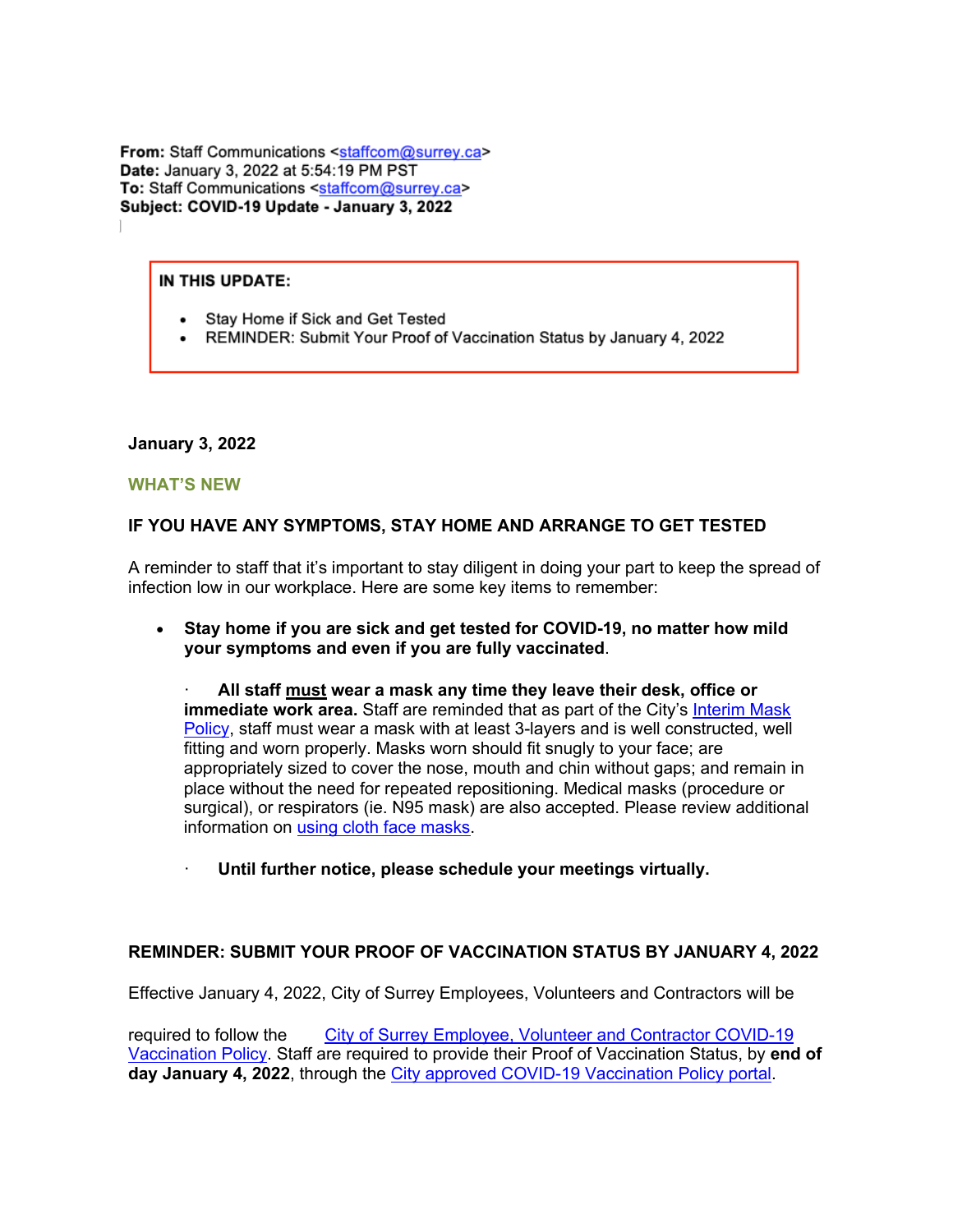If you are not fully vaccinated and/or have not updated your Vaccination Status by January 4, 2022, you will be required to:

- Attend a mandatory online education program about the efficacy and safety of COVID-19 vaccinations; and,
- Participate in the City's Rapid Testing program, starting January 5, 2022. The City will provide Rapid Testing Kits to eligible staff up to and including on January 31, 2022. It is the responsibility of the Employee to ensure that they have obtained the Rapid Testing Kit from the City. Staff may also use Health Canada approved antigen test kits from a private vendor if they choose not to receive kits from the City.

## **How do I get a rapid test kit from the City of Surrey?**

- a. Email safety@surrey.ca to arrange for kits; or,
- b. **Drop-in January 4 & 5 from 9am – 11:30am or 1:30pm-4pm at City Hall Meeting Room – 2E 20.08 Community Room B**. OHS Staff will be onsite. All eligible staff must advise the number of scheduled shifts they expect to be working during the first two weeks of January. Staff will be provided enough rapid-test kits to cover a two-week period.

You will given a further opportunity to get vaccinated from **January 5, 2022 to January 31, 2022.** Staff who have not provided Proof of Vaccination on or before **January 31 , 2022** will be required to continue participating in the City's Rapid Testing Program. Employees in the Rapid Test Program will be responsible for all costs (i.e., the cost for Rapid Test Kits) for participating in the Rapid Testing Program beginning on February 1, 2022.

# **EMPLOYEE SUPPORT AND RESOURCES**

Visit CityNet for information on programs and resources available to staff, including mental health resources, tips to help you stay active, and resources to support your financial management.

Please remember, the **Employee & Family Assistance Program** is available to you and your immediate family, regardless of your employment status. The program can be reached 24 hours a day, 7 days a week by calling: 1.800.667.0993.

## **WORKPLACE PROTOCOLS**

For information on workplace protocols, including when to self-isolate, treatment of pay for absences related to COVID-19, and general staff FAQs, visit the Workplace Protocol page on CityNet.